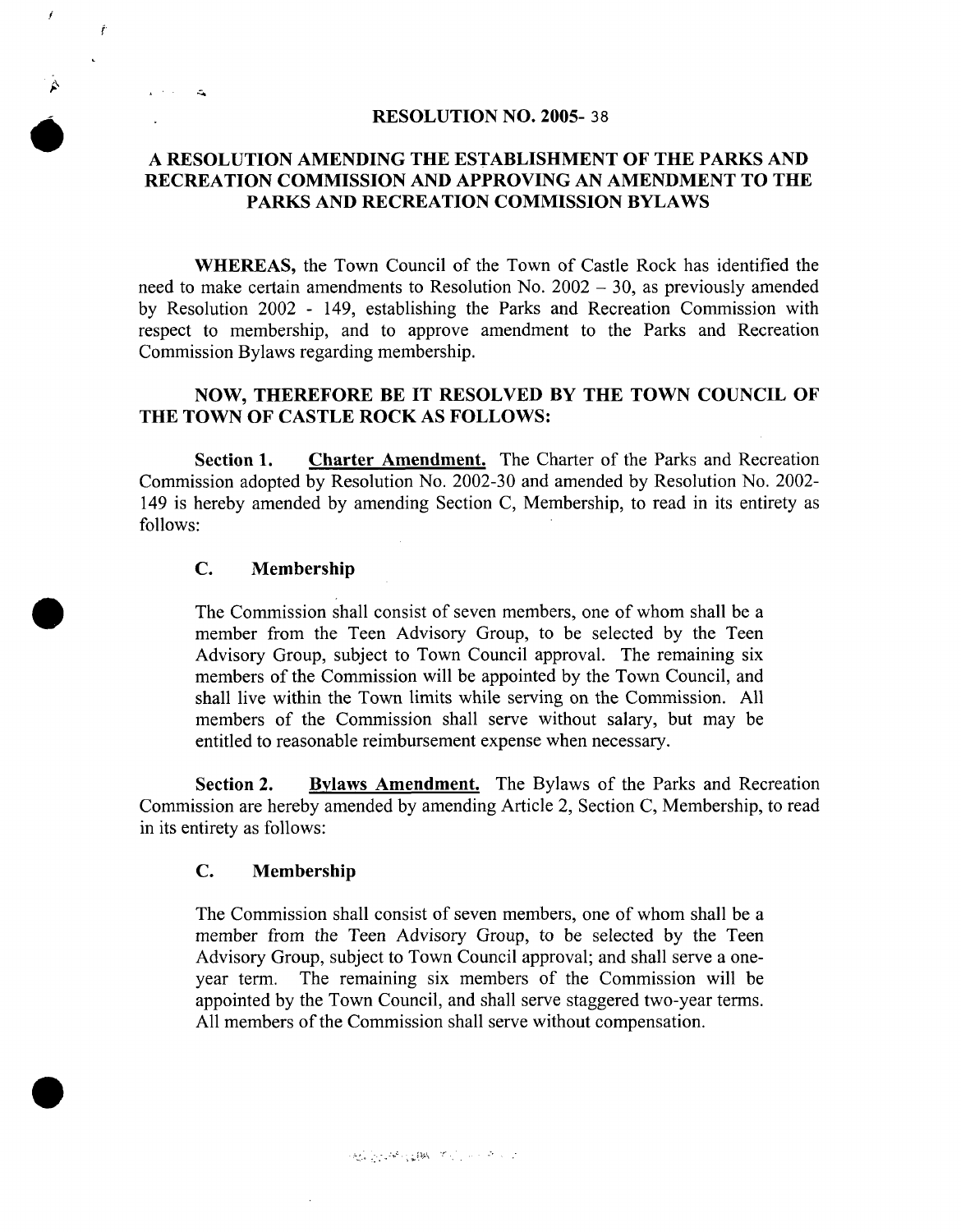PASSED, APPROVED AND ADOPTED this 196th day of <sub>April</sub> 2005, by the Town Council of the Town of Castle Rock, Colorado, on first and final reading by a vote of  $\overline{7}$  for and  $\overline{0}$  against.

ATTEST:

Ÿ,

 $\epsilon$ 

 $\mathbf{r}$ 

Sally A. Misare Town Clerk

Approved as to form:

Robert J/Slentz, Town Attorney

F:users/legal/resoluti/Rarks & Rec Commission Amd.doc

# TOWN OF CASTLE ROCK

**Ray Waterman**, Mayor

Approved as to content

Rob Hanna, Parks and Recreation Director